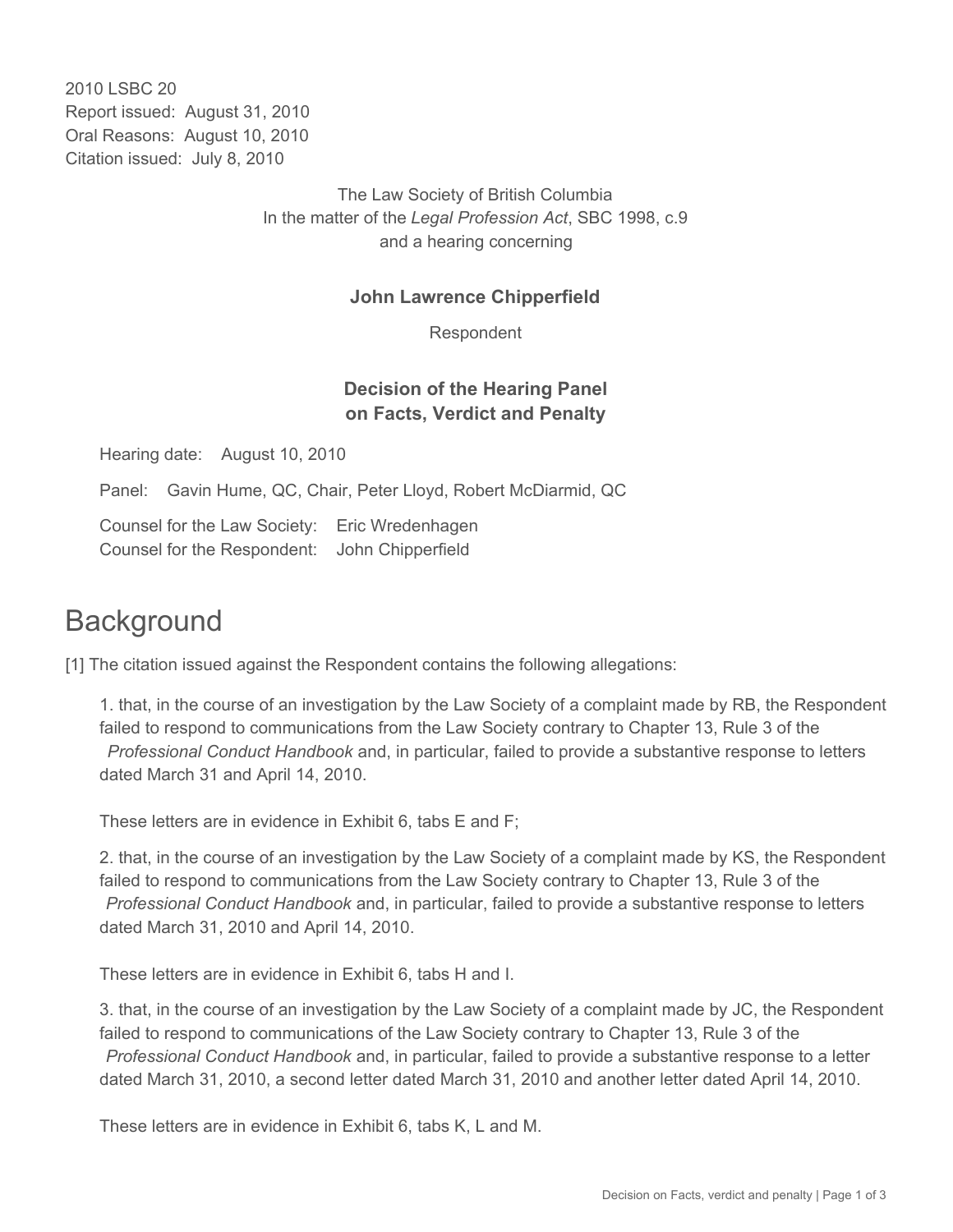[2] The " technical" aspects of the case, namely service of the citation and delivery of the letters, have been made out. Those matters are proven by the affidavits in evidence as Exhibits 2 through 5. The affidavits confirm receipt of these letters by the Respondent. In his testimony the Respondent has agreed that he received the letters. The evidence is uncontroverted that there was no substantive response or indeed any response by the Respondent to any of the letters referred to in the citation.

[3] Once the Law Society has met the onus of establishing the failure to respond the burden of providing an explanation shifts to the Respondent, as set out in *Law Society of BC v. Dobbin*, [1999] LSBC 27.

[4] In this case the Respondent has given an explanation. Prior to the letters that led to this citation, the Law Society made inquiries relating to a trust audit of the Respondent's practice. The Respondent's explanation is that he raised privilege issues in response to those inquiries. He says the issues that he raised in that prior response are essentially the same issues that he raised in failing to respond to the letters referred to in the citation. His stated reason for his non-response is that any response would require disclosure of privileged matters, he has already refused to disclose those matters, and he is now placed in double jeopardy by being asked to respond to the complaints.

[5] Although for the purposes of this decision we need not decide whether the Respondent's contention that disclosure of requested materials breaches solicitor-client privilege, it may well be that the Respondent is confusing principles applicable to solicitor-client privilege in private law disputes with principles applicable to solicitor-client privilege within the regulatory scheme of the Legal Profession Act. That issue is not before us, and we do not make any decision with respect to that. We note, though, that most of what was sought to be responded to does not appear to require disclosure of privileged matters.

[6] The letter in Exhibit 6, tab E requests four enumerated items. The first three do not on the face of them appear to require disclosure of privileged matters. The fourth one does.

[7] It is up to the Respondent to provide an acceptable explanation for failure to respond. That is so because, as was stated in *Dobbin*:

If the Law Society cannot count on prompt, candid and complete replies by members to its communications it will be unable to uphold and protect the public interest which is the Law Society's paramount duty.

[8] That same case says that:

Unexplained persistent failure to respond to Law Society communications will always be prima facie evidence of professional misconduct which throws upon the Respondent member a persuasive burden to excuse his or her conduct.

[9] The explanation offered does not satisfy the burden placed on the Respondent in this case. There have been no replies, not even replies that raise the privilege issues that are stated by the Respondent to justify his failure to respond.

## **Verdict**

[10] In the circumstances, we find that the Respondent has professionally misconducted himself as set out in the citation.

## **Penalty**

[11] In reaching our decision on penalty, we did not pay any attention to or rely upon those aspects of the